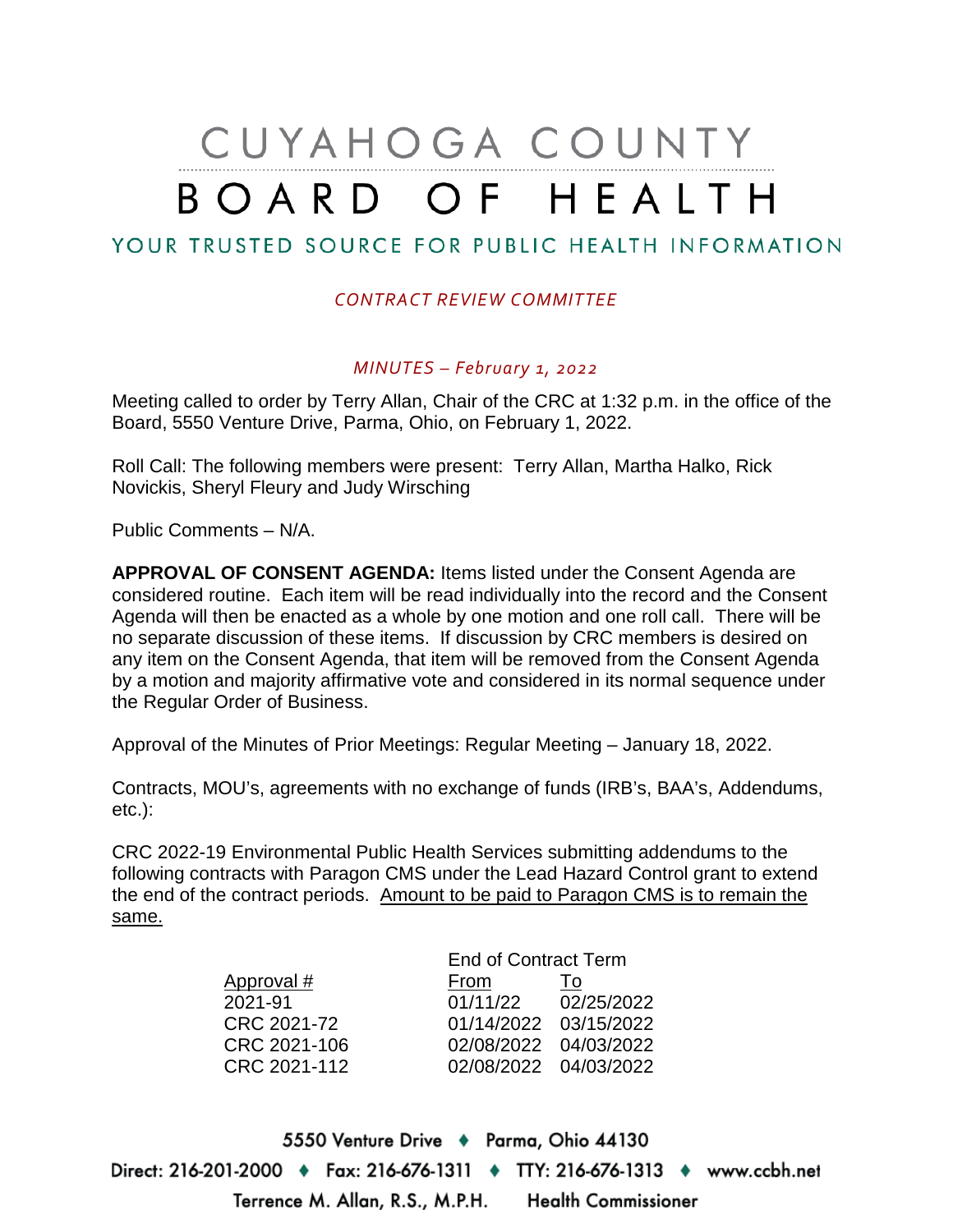CRC 2022-20 Environmental Public Health Services submitting Memorandums of Understanding (MOUs) with the following communities to provide Phase II Stormwater services as part of the NEORSD Regional Stormwater Management Program (RSMP) from January 1, 2022 through December 31, 2025. No Exchange of Funds.

City of Olmsted Falls Village of Walton Hills

It was moved by Rick Novickis, seconded by Martha Halko, that the consent agenda, including the minutes of the January 18, 2022 CRC meeting be approved.

The Secretary called the roll:

Ayes: Terry Allan, Martha Halko, Rick Novickis, Sheryl Fleury and Judy Wirsching

### **CONTRACTS AND AWARDS:**

Tabled Items

It was moved by Martha Halko, seconded by Terry Allan that the contract (CRC 2021- 64) with Paramount Insurance Company to accept CCBH as a network/participating provider to deliver all covered services under their commercial, Medicare and Medicaid plans beginning on or about July 6, 2021 be approved. Amount to be received shall be consistent with approved Paramount Insurance Company reimbursement rates.

Presented by: Judy Wirsching

Purpose: To establish CCBH as an in-network provider with Paramount Insurance Company.

The Secretary called the roll:

Ayes: Terry Allan, Martha Halko, Rick Novickis, Sheryl Fleury and Judy Wirsching

New Items For Review

Bid/Quote Openings ≥ \$25,000.00

None

Bid/Quote Openings < \$25,000.00

None

Expenditures: Contracts up to \$25,000.00

5550 Venture Drive + Parma, Ohio 44130 Direct: 216-201-2000 ♦ Fax: 216-676-1311 ♦ TTY: 216-676-1313 ♦ www.ccbh.net Terrence M. Allan, R.S., M.P.H. **Health Commissioner**